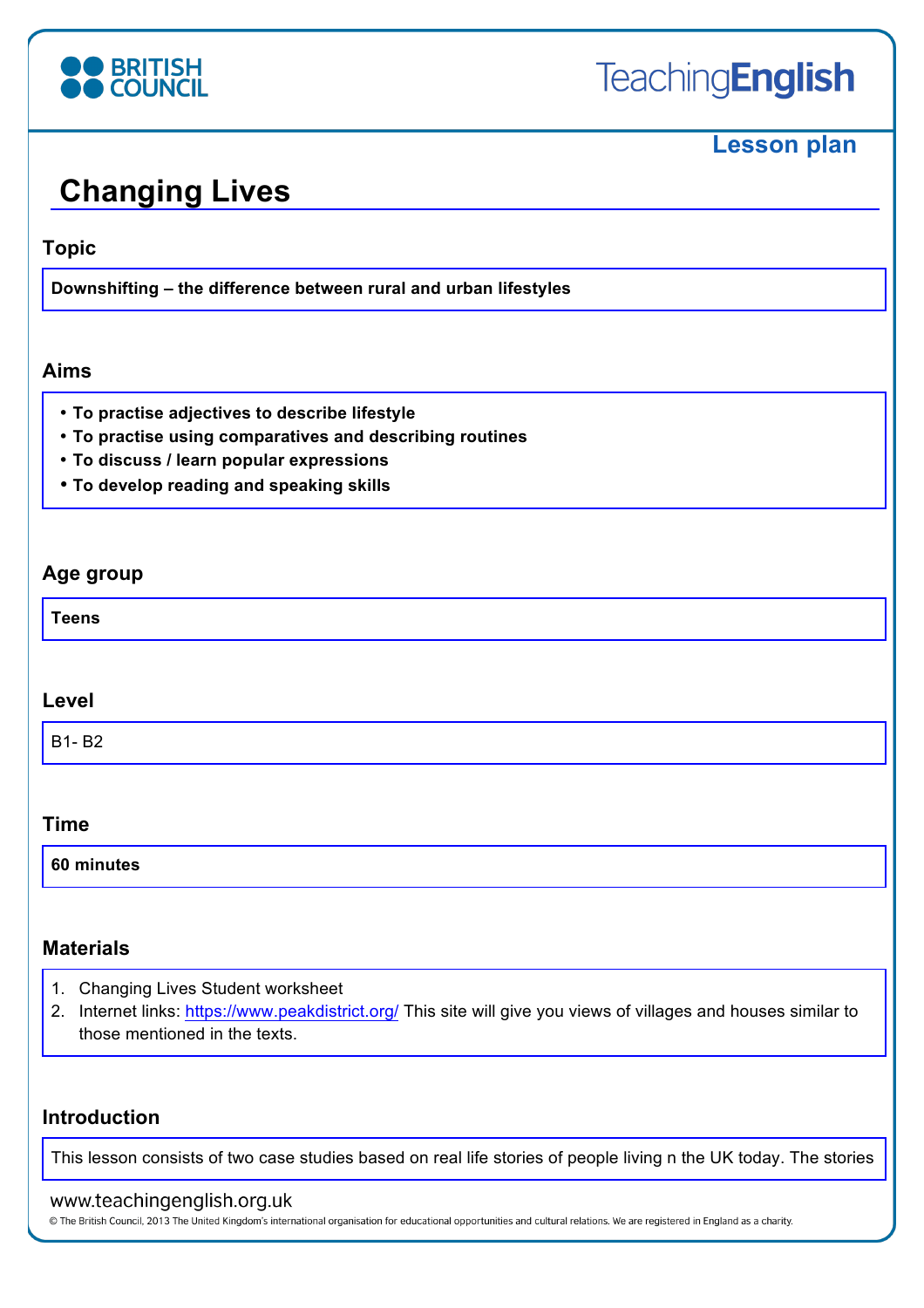

### **Lesson plan**

deal with their decision to give up an apparently successful and fast-paces lifestyle for a rural life in the Peak District. The topic encourages students to talk about their own lifestyles and priorities.

#### **Procedure**

| 1. Introduce the                | - For lower level students, introduce the topic with pictures or postcards of where you                                                                                        |
|---------------------------------|--------------------------------------------------------------------------------------------------------------------------------------------------------------------------------|
| topic (10                       | come from and the nearest towns or countryside. Ask students in pairs to describe the                                                                                          |
| minutes)                        | pictures and try to preview key vocabulary like peaceful, polluted, crowded, pretty. Ask                                                                                       |
|                                 | them what types of houses they can see and what types of transport people might use.                                                                                           |
|                                 | Ask them what types of jobs people might do in rural or urban areas.                                                                                                           |
|                                 |                                                                                                                                                                                |
|                                 | - For higher levels, introduce the topic with images of urban and rural areas from where                                                                                       |
|                                 | you come from and ask them to imagine the lifestyles of people in the pictures. Ask each                                                                                       |
|                                 | student to select one picture which shows the type of place they might like to visit or live                                                                                   |
|                                 | in. Tell them about how you chose to move for your course of study in the UK. Draw as                                                                                          |
|                                 | much as possible on your personal experience and the students' own experience during<br>this lesson.                                                                           |
|                                 |                                                                                                                                                                                |
| 2 Your lifestyle                | Ask students to look at the adjectives in task 1 and run through them to check they know                                                                                       |
|                                 | their meanings.                                                                                                                                                                |
|                                 |                                                                                                                                                                                |
|                                 | Circle the ones which describe your lifestyle in the UK as an example, then ask<br>$\bullet$                                                                                   |
|                                 | students to do the same and compare with their partner.                                                                                                                        |
|                                 | Then make it clear if you would like to add other adjectives to your choice and tell<br>$\bullet$                                                                              |
|                                 | them if you are content with your lifestyle. At this point reviewing the comparative                                                                                           |
|                                 | forms of adjectives should come naturally 'I would prefer a calmer, less hectic life                                                                                           |
|                                 | than I have at the moment.'                                                                                                                                                    |
|                                 | Ask lower levels to work out the comparative forms for each adjective in pairs<br>٠                                                                                            |
|                                 | before you proceed with the second question                                                                                                                                    |
|                                 | The last question asks students to say if there is a difference between their<br>٠                                                                                             |
|                                 | lifestyle at the moment and what they would prefer. This can be explored more                                                                                                  |
|                                 | freely with higher levels but keep it quite brief.                                                                                                                             |
| 3. Countryside<br>and town life | Remember that some countries may be more centralized on a capital city and being in<br>the country can be very isolating. Transport to rural areas might be excellent or poor. |
|                                 | Schools in rural areas might be considered better or deprived, depending on priorities.                                                                                        |
|                                 | The climate around the country might be dramatically different and this will dictate                                                                                           |
|                                 | lifestyle differences and economic differences as in the poor rural South of Italy with its                                                                                    |
|                                 | hotter climate and the more developed North with its foggy winters.                                                                                                            |
|                                 |                                                                                                                                                                                |
|                                 | Students can do these activities in pairs or small groups. Get them started by<br>٠                                                                                            |
|                                 | giving an example from your own area of the UK.                                                                                                                                |
|                                 | Feedback from this task should bring out a good idea of attitudes towards urban<br>$\bullet$                                                                                   |
|                                 | and rural life. I may bring out regional prejudices and local rivalries but be wary of                                                                                         |
|                                 | joining in an debate on such matters.                                                                                                                                          |
|                                 | You could do the last question as a class poll with a show of hands. In a higher<br>$\bullet$                                                                                  |
|                                 | level group who need more fluency practice, encourage them to do this question                                                                                                 |

#### www.teachingenglish.org.uk

© The British Council, 2013 The United Kingdom's international organisation for educational opportunities and cultural relations. We are registered in England as a charity.